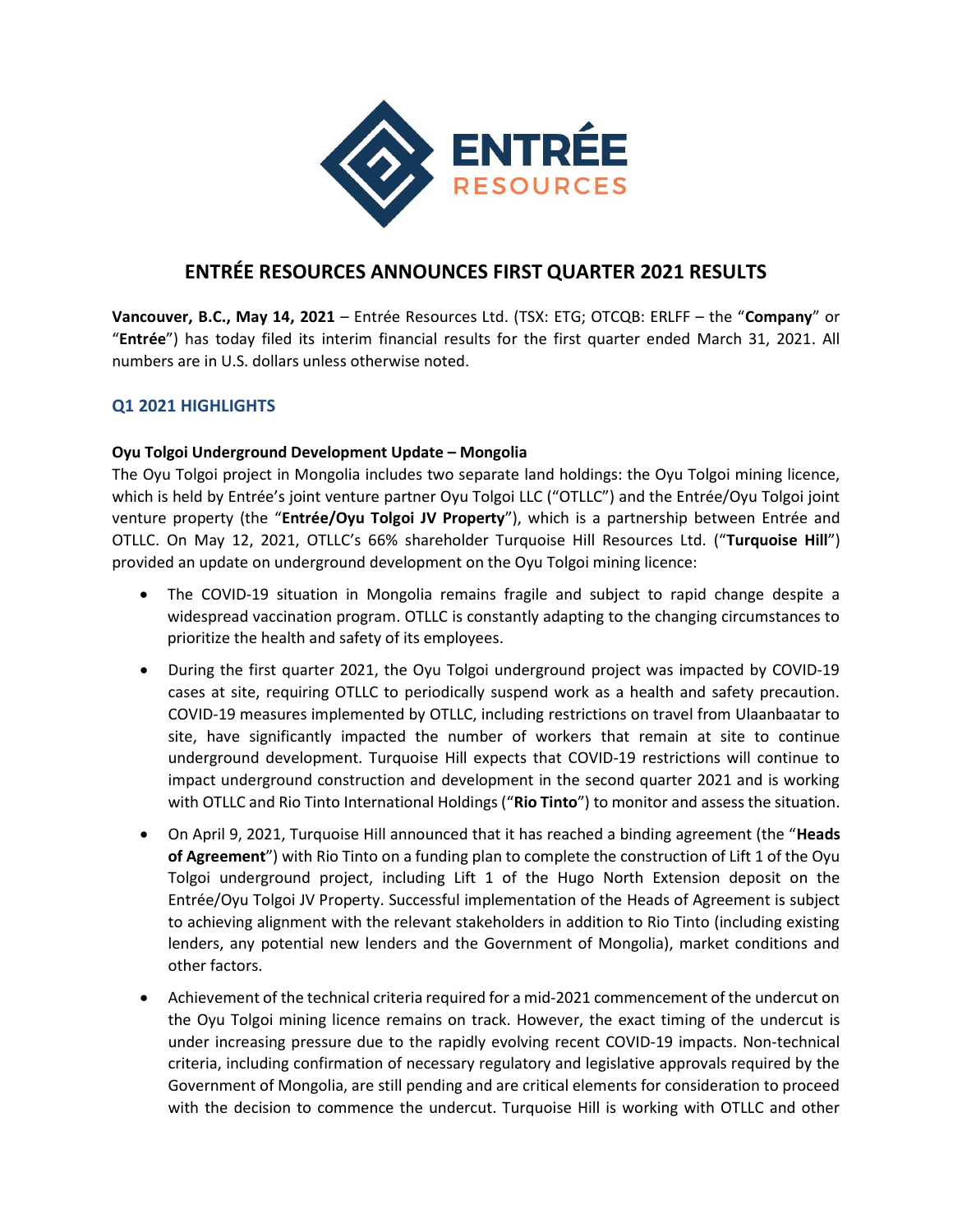stakeholders to ensure that important aspects for a successful project are met prior to commencing the undercut.

- At the end of the first quarter 2021, cumulative underground development progress is 56,264 equivalent metres with cumulative conveyor to surface advancement of 13,832 equivalent metres. Progress in March was impacted by COVID-19 restrictions and controls and Turquoise Hill anticipates that development rates will continue to be impacted into the second quarter 2021. Although development work has slowed, almost all of the development required for the commencement of the undercut is complete.
- Ongoing work suspensions continue to affect progress on Shafts 3 and 4 and the overall impact of these delays is under review. Progress remains dependent on mobilizing key vendors and additional sinking resources into country and cleared from quarantine. Additional shaft sinking specialists are in Mongolia and are expected to arrive on site in May 2021. Shafts 3 and 4 are not required to support Panel 0 commencement, however they are required to support production from Panels 1 and 2 during ramp up to 95,000 tonnes per day.
- In the first quarter 2020, OTLLC submitted a resources and reserves update for registration pursuant to local regulatory requirements in Mongolia. On July 2, 2020, Turquoise Hill announced the completion of an updated Oyu Tolgoi Feasibility Study ("OTFS20"), which incorporates the new block cave mine design for Hugo North Lift 1 Panel 0 previously announced by Turquoise Hill on May 13, 2020. The expert review of the resources and reserves update is in progress and OTFS20 is expected to be considered for endorsement by the Mongolian regulators following registration.
- OTFS20 incorporates an update to the first sustainable production schedule and capital cost estimates for the underground mine development based on the new Panel 0 mine design. On December 18, 2020, Turquoise Hill announced the completion and delivery by Rio Tinto of the definitive estimate of cost and schedule (the "Definitive Estimate"), which refines the analysis contained in OTFS20. OTLLC board approval of the Definitive Estimate will be considered following registration of the resources and reserves update and endorsement of OTFS20.
- The Hugo North (including Hugo North Extension) Lift 1 mine plan incorporates the development of three panels and in order to reach the full sustainable production rate of 95,000 tonnes per day from the underground operations, all three panels need to be in production. The Hugo North Extension deposit on the Entrée/Oyu Tolgoi JV Property is located at the northern portion of Panel 1.
- Turquoise Hill has advised that several mining studies are in progress, which are focused on the evaluation of different design and sequencing options for Panels 1 and 2 as part of OTLLC's planned Pre-Feasibility and Feasibility Study level work. These studies are underpinned by additional geology and geotechnical data that is being collected from underground and surface drilling, which was ongoing during the first quarter 2021. As more drilling is completed, mine design refinements and updates will be communicated by Turquoise Hill. Turquoise Hill expects the first of these design updates in the second half of 2021.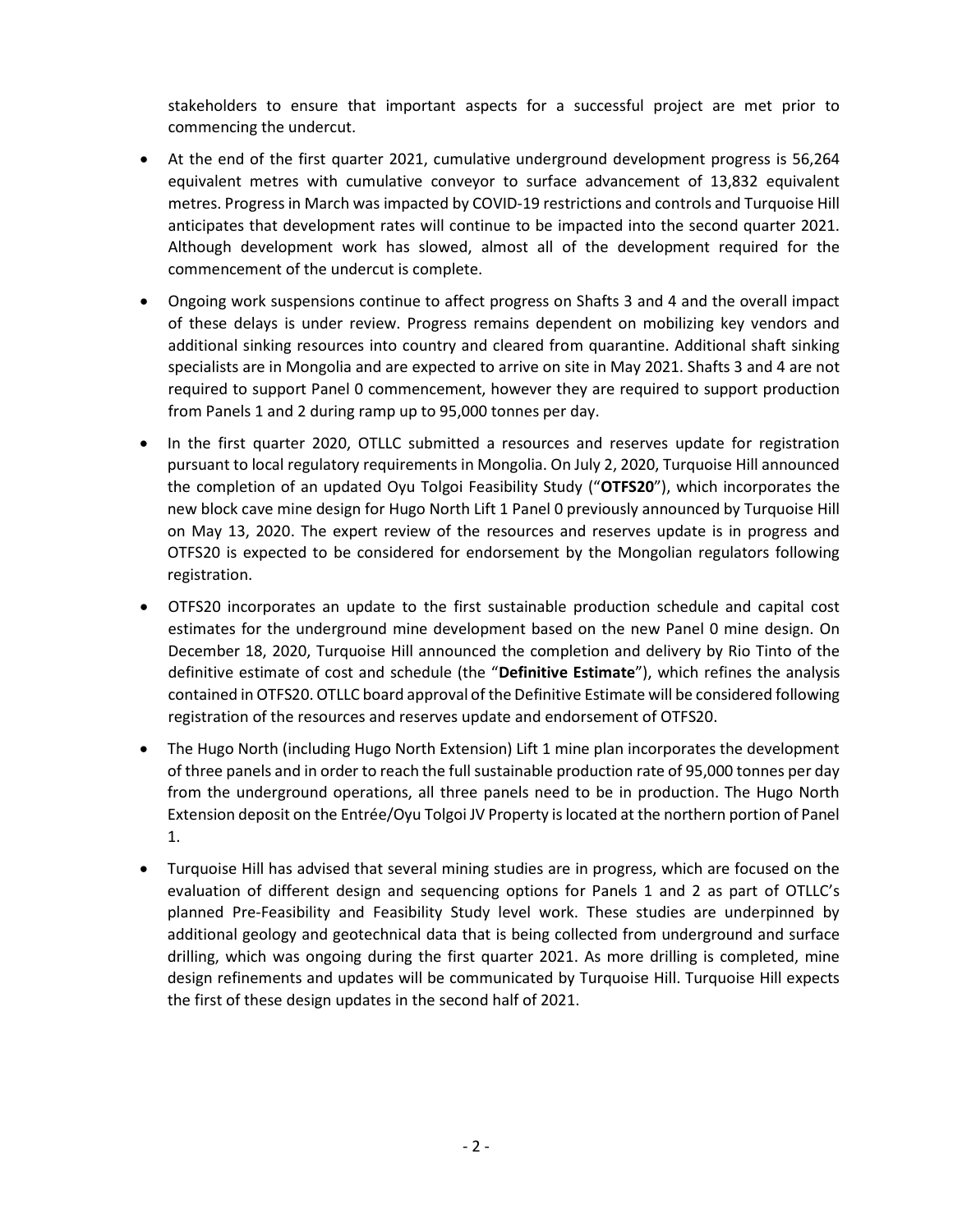#### Corporate

- Q1 2021 operating loss was \$0.5 million compared to an operating loss of \$0.4 million in Q1 2020.
- Q1 2021 operating cash outflow before working capital was \$0.4 million and was consistent with the comparative quarter of Q1 2020.
- As at March 31, 2021, the cash balance was \$6.9 million and the working capital balance was \$6.9 million. The Company holds the majority of its cash in Canadian currency.
- The Company recognizes the unprecedented situation surrounding the ongoing COVID-19 pandemic and is closely monitoring the effect of the COVID-19 pandemic on its business and operations and will continue to update the market on the impacts to the Company's business and operations in relation to these extraordinary circumstances.

# OUTLOOK AND STRATEGY

The Company's primary objective for the 2021 year is to work with other Oyu Tolgoi stakeholders to advance potential amendments to the joint venture agreement (the "Entrée/Oyu Tolgoi JVA") that currently governs the relationship between Entrée and OTLLC and upon finalization, transfer the Shivee Tolgoi and Javhlant mining licences to OTLLC as manager of the Entrée/Oyu Tolgoi joint venture (the "Entrée/Oyu Tolgoi JV"). The form of Entrée/Oyu Tolgoi JVA was agreed between the parties in 2004, prior to the execution of the 2009 Oyu Tolgoi Investment Agreement among the Government of Mongolia, OTLLC, Rio Tinto and Turquoise Hill and commencement of underground development. The Company currently is registered in Mongolia as the 100% ultimate holder of the Shivee Tolgoi and Javhlant mining licences.

The Company believes that amendments that align the interests of all stakeholders as they are now understood, would be in the best interests of all stakeholders, provided there is no net erosion of value to Entrée. No agreements have been finalized and there are no assurances agreements may be finalized in the future.

In addition, the Company is currently in the process of reviewing the data and assumptions underlying OTFS20, the OTFS20 block cave designs, updated costs and schedules and the updated mineral resources and reserves in order to assess the potential impact on the Entrée/Oyu Tolgoi JV Property resources and reserves and the assumptions and outputs from the Company's 2018 Technical Report. The Company will update the market following completion of its review and assessment.

The Company's interim financial statements and Management's Discussion and Analysis ("MD&A") for the first quarter ended March 31, 2021 are available on the Company's website at www.EntreeResourcesLtd.com, on SEDAR at www.sedar.com and on EDGAR at www.sec.gov.

# QUALIFIED PERSON

Robert Cinits, P.Geo., consultant to Entrée and the Company's former Vice President, Corporate Development, and a Qualified Person as defined by NI 43-101, has approved the technical information in this release. For further information on the Entrée/Oyu Tolgoi JV Property, see the Company's Technical Report (the "2018 Technical Report"), titled "Entrée/Oyu Tolgoi Joint Venture Project, Mongolia, NI 43- 101 Technical Report", with an effective date of January 15, 2018, available on SEDAR at www.sedar.com.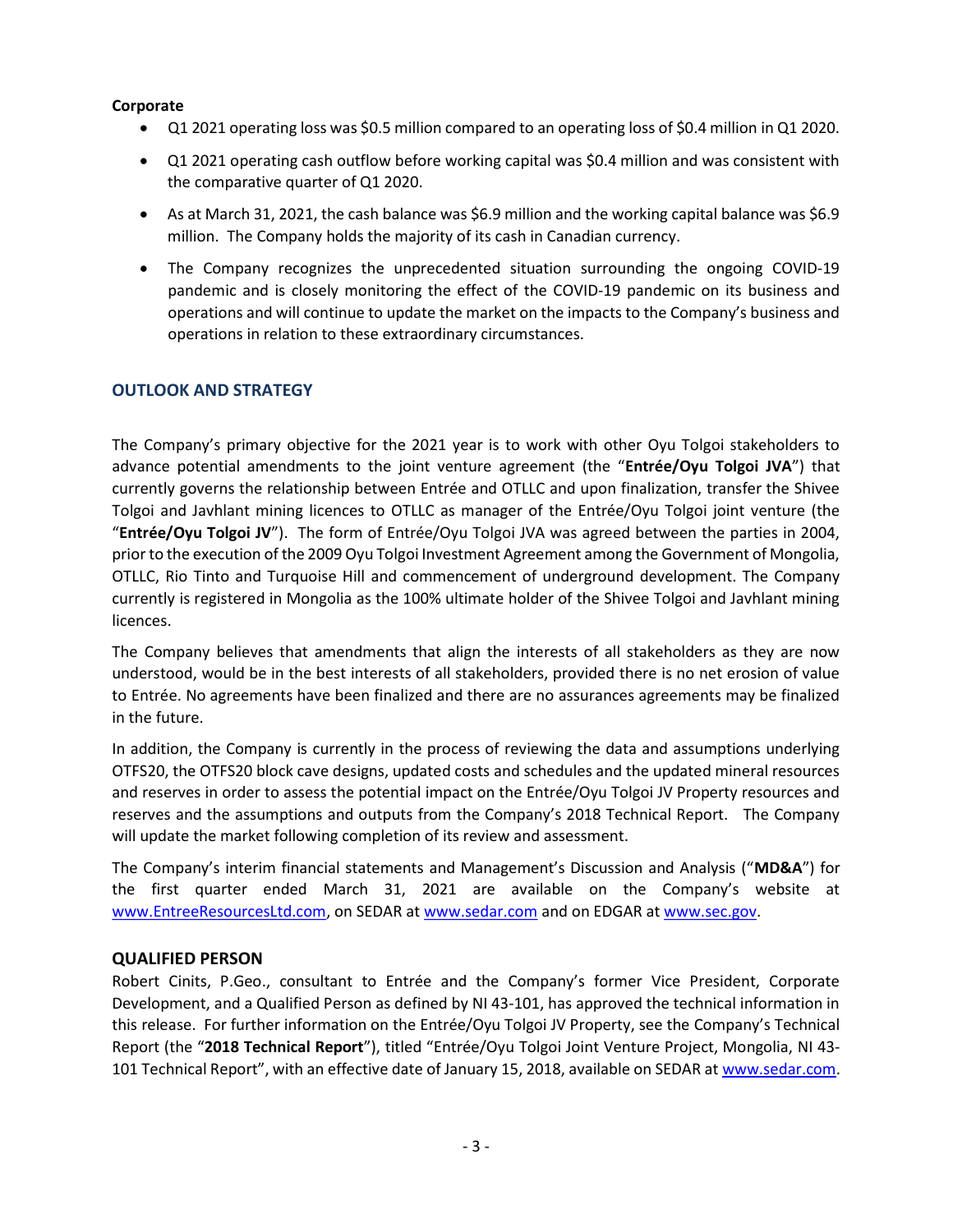### ABOUT ENTRÉE RESOURCES LTD.

Entrée Resources Ltd. is a Canadian mining company with a unique carried joint venture interest on a significant portion of one of the world's largest copper-gold projects – the Oyu Tolgoi project in Mongolia. Entrée has a 20% or 30% carried participating interest in the Entrée/Oyu Tolgoi JV, depending on the depth of mineralization. Sandstorm Gold Ltd., Rio Tinto and Turquoise Hill are major shareholders of Entrée, holding approximately 24%, 9% and 8% of the shares of the Company, respectively. More information about Entrée can be found at www.EntreeResourcesLtd.com.

#### FURTHER INFORMATION

David Jan Investor Relations Entrée Resources Ltd. Tel: 604-687-4777 | Toll Free: 1-866-368-7330 E-mail: djan@EntreeResourcesLtd.com

This News Release contains forward-looking statements within the meaning of the United States Private Securities Litigation Reform Act of 1995 and forward-looking information within the meaning of applicable Canadian securities laws with respect to corporate strategies and plans; uses of funds and projected expenditures; requirements for additional capital; the expectations set out in OTLLC's OTFS20 and the Company's 2018 Technical Report on the Company's interest in the Entrée/Oyu Tolgoi JV Property; timing and status of Oyu Tolgoi underground development; the mine design for Hugo North Lift 1 Panel 0 and the related cost and production schedule implications; the re-design studies for Panels 1 and 2 of Hugo North (including Hugo North Extension) Lift 1 and the possible outcomes, content and timing thereof; timing and amount of production from Lift 1 of the Entrée/Oyu Tolgoi JV Property, potential production delays and the impact of any delays on the Company's cash flows, expected copper and gold grades, liquidity, funding requirements and planning; the potential impact of COVID-19 (coronavirus) on Oyu Tolgoi underground development and the Company's business, operations and financial condition; the estimation of mineral reserves and resources; estimates of capital and operating costs, mill throughput, cash flows and mine life; capital, financing and project development risk; mining dilution; discussions with the Government of Mongolia, Rio Tinto, OTLLC and Turquoise Hill on a range of issues including Entrée's interest in the Entrée/Oyu Tolgoi JV Property, the Shivee Tolgoi and Javhlant mining licences and certain material agreements; permitting time lines; anticipated business activities; and future financial performance.

In certain cases, forward-looking statements and information can be identified by words such as "plans", "expects" or "does not expect", "is expected", "budgeted", "scheduled", "estimates", "forecasts", "intends", "anticipates", or "does not anticipate" or "believes" or variations of such words and phrases or statements that certain actions, events or results "may", "could", "would", "might", "will be taken", "occur" or "be achieved". While the Company has based these forward-looking statements on its expectations about future events as at the date that such statements were prepared, the statements are not a guarantee of Entrée's future performance and are based on numerous assumptions regarding present and future business strategies; the correct interpretation of agreements, laws and regulations; local and global economic conditions and negotiations and the environment in which Entrée will operate in the future, including commodity prices, projected grades, projected dilution, anticipated capital and operating costs, anticipated future production and cash flows; the anticipated location of certain infrastructure and sequence of mining within and across panel boundaries; the construction and continued development of the Oyu Tolgoi underground mine; and the status of Entrée's relationship and interaction with the Government of Mongolia, OTLLC, Rio Tinto and Turquoise Hill. With respect to the construction and continued development of the Oyu Tolgoi underground mine, important risks, uncertainties and factors which could cause actual results to differ materially from future results expressed or implied by such forward-looking statements and information include, amongst others, the timing and cost of the construction and expansion of mining and processing facilities; the timing and availability of a long term domestic power source for Oyu Tolgoi (or the availability of financing for OTLLC or the Government of Mongolia to construct such a source); the willingness of third parties to extend existing power arrangements; the potential impact of COVID-19, including any restrictions imposed by health and governmental authorities relating thereto; the ability of OTLLC to secure and draw down on the supplemental debt under the Oyu Tolgoi project finance facility and the availability of additional financing on terms reasonably acceptable to OTLLC, Turquoise Hill and Rio Tinto to further develop Oyu Tolgoi; the impact of changes in, changes in interpretation to or changes in enforcement of, laws, regulations and government practises in Mongolia; delays, and the costs which would result from delays, in the development of the underground mine; the status of the relationship and interactions and discussions between OTLLC, Rio Tinto and Turquoise Hill with the Government of Mongolia on the continued operation and development of Oyu Tolgoi and OTLLC internal governance (including the outcome of any such interactions or discussions); the willingness and ability of the parties to the Oyu Tolgoi Investment Agreement and the 2015 Oyu Tolgoi Underground Mine Development and Financing Plan to amend or replace either such agreement; the nature and quantum of the current and projected economic benefits to Mongolia resulting from the continued operation of Oyu Tolgoi; the anticipated location of certain infrastructure and sequence of mining within and across panel boundaries; projected commodity prices and their market demand; and production estimates and the anticipated yearly production of copper, gold and silver at the Oyu Tolgoi underground mine.

Other risks, uncertainties and factors which could cause actual results, performance or achievements of Entrée to differ materially from future results, performance or achievements expressed or implied by forward-looking statements and information include, amongst others, unanticipated costs, expenses or liabilities; discrepancies between actual and estimated production, mineral reserves and resources and metallurgical recoveries; development plans for processing resources; matters relating to proposed exploration or expansion; mining operational and development risks, including geotechnical risks and ground conditions; regulatory restrictions (including environmental regulatory restrictions